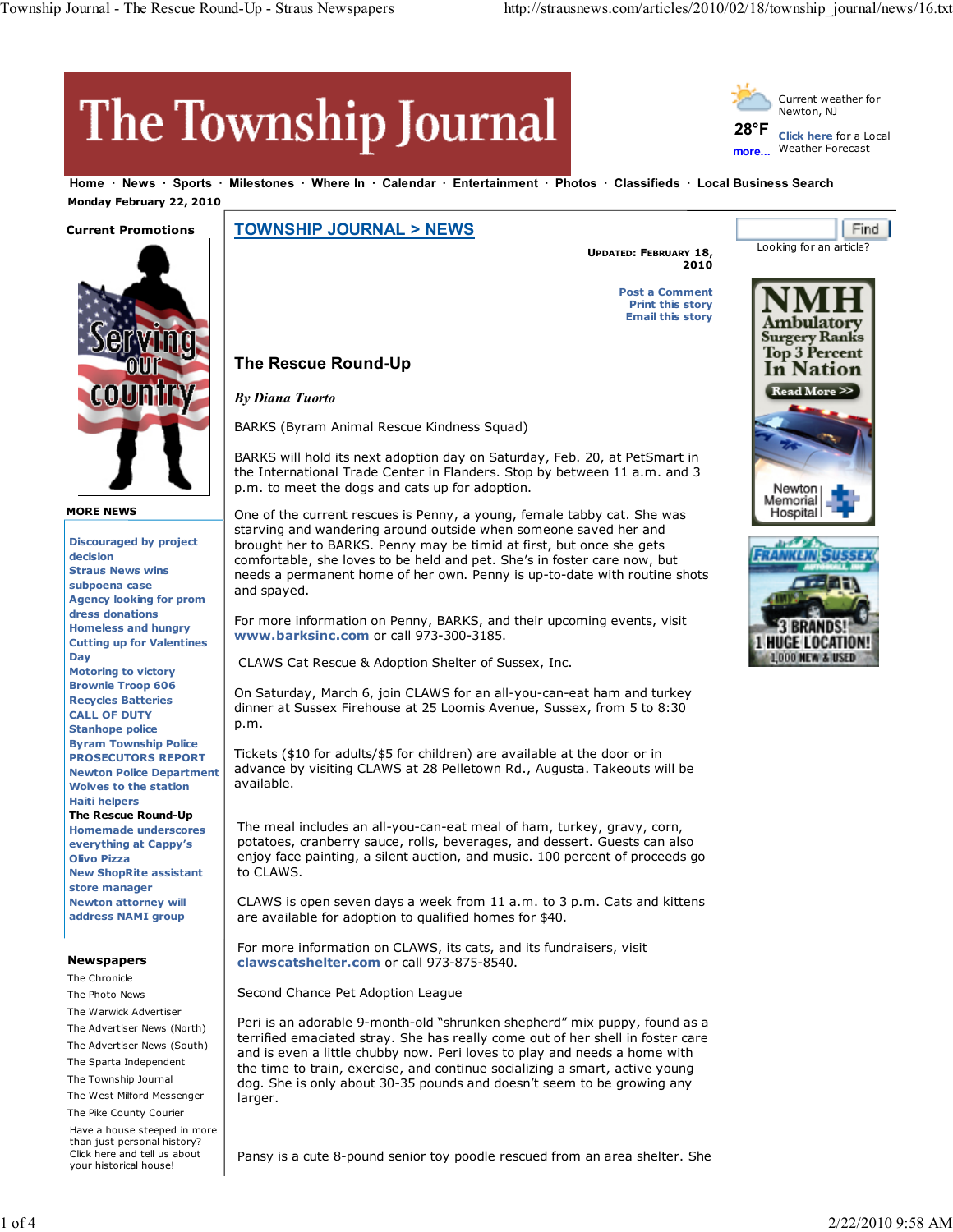#### **Special Sections**

**Back To School Golf Country Horse Country**

**Orange County Guide to Community Service**

**Sussex County Guide to Community Service**

**Passaic County Guide to**

**Community Service**

**Pike County Guide to Community Service**

## **Services**

Subscribe Email Sign-up

Contact Us Submit a Classified

Submit a Letter

Submit a Press Release or Announcement

Submit a Business Milestone

### **Search the archives**

**Find an archived article. Advanced search form** is the ultimate lap dog and just wants to be held all the time. Pansy is pretty spunky for her age and enjoys walks in her adorable winter coat. She's looking for a calmer adult home in which to spend her golden years.

These dogs and many more are available through Second Chance Pet Adoption of Oak Ridge. Call 973-208-1054 or visit the Web site at **www.secondchance.petfinder.com** for more information.

Adoption days are every Sunday from 12:30 to 3 p.m. at the Animal Clinic of Morris Plains at 3009 Route 10 East in Morris Plains (Denville on GPS). All dogs are spayed/neutered and updated on shots prior to adoption.

Noah's Ark Animal Welfare Association

Ledgewood-based Noah's Ark has two special pets in the spotlight this month. Molly is a beautiful 10-year-old German Shepherd. She is mostly deaf, but extremely affectionate. Molly's ideal home would be with adults only and no other dogs. She is a gorgeous dog who yearns for a loving family.

Cirus is a beautiful year-and-a-half old female domestic shorthair cat. She was one of over 140 cats rescued from a hoarding situation in May 2009. She's a sweet, timid girl who's awaiting her forever home.

For more information on Molly, Cirus, and Noah's Ark upcoming events, visit **www.noahsarknj.org** or call 973-347-0378.

> rescues in need of volunteers, donations, or loving homes: Animal Rescue Service (Fredon) - for dogs and cats **www.petfinder.com/shelters /NJ614.html** or 973-300-5959 BARKS (Byram) - for cats and dogs- **www.barksinc.com** or 973-300-3185 CLAWS Cat Rescue & Adoption Shelter of Sussex, Inc. (Augusta) - for cats **clawscatshelter.com** or 973-875-8540 Father John's Animal House (Lafayette) - for cats and dogs **www.sussex.petfinder.org** or 973-300-5909 Hippity Hop Rabbit Rescue (Somerville) - for rabbits **www.hippityhoprabbitrescue.com** or 973-393-2922 K.I.S.S. (Kitties In-need-of Someone Special, Inc.) (Hopatcong) - for cats **www.kiss.petfinder.com** or 973-670-2481 Mylestone Equine Rescue (Phillipsburg) - for horses of all breeds - **www.mylestone.org** or 908-995-9300 Noah's Ark Animal Welfare Association (Ledgewood)- for cats and dogs**www.noahsarknj.org** or 973-347-0378 Operation Sanctuary (Landing) for cats **www.operationsanctuary.org** or 610-628-9160 ReRun, Inc. (Helmetta) - for Thoroughbred horses -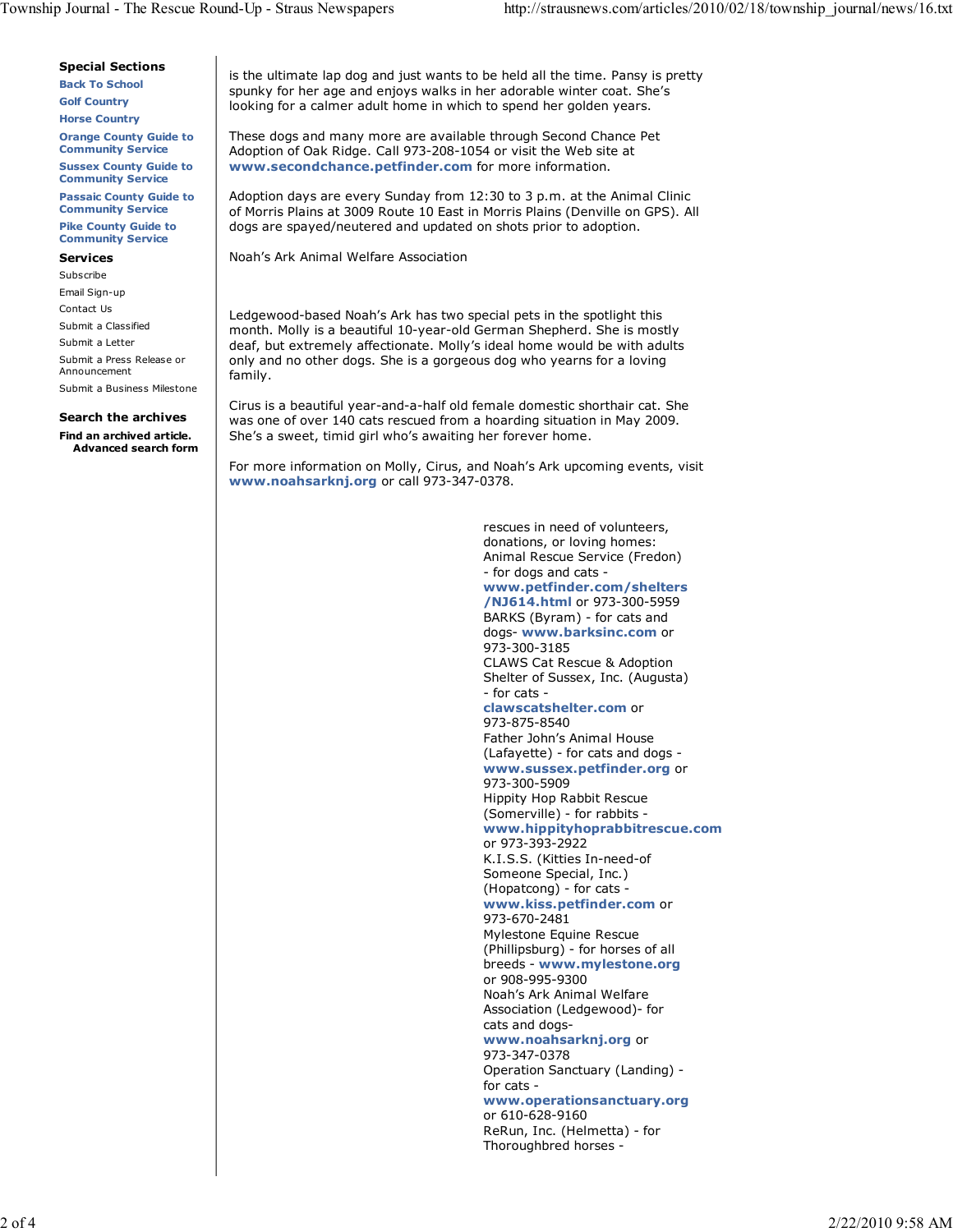